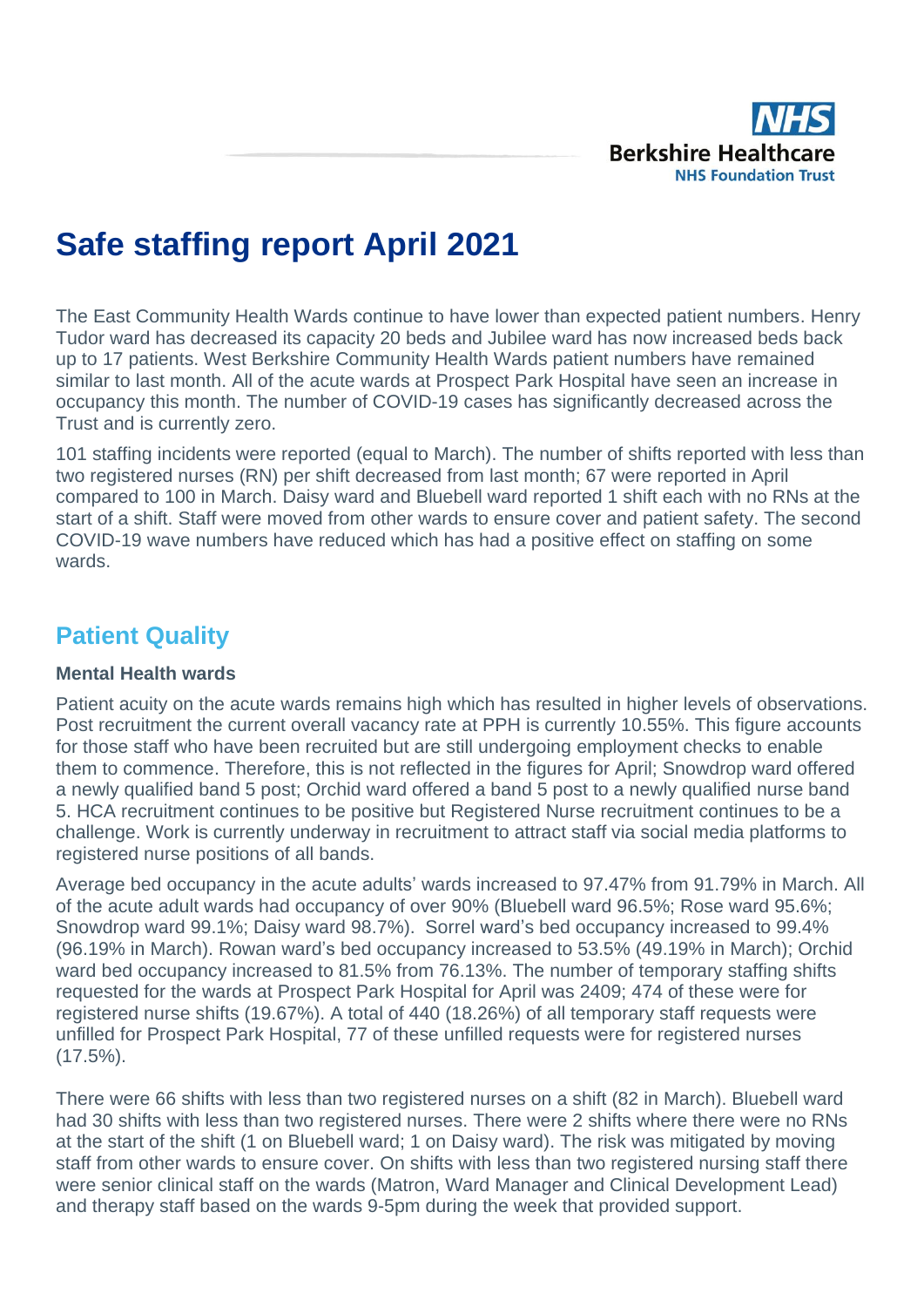Staff were moved across the hospital (including APOS staff) to assist wards in meeting their minimal staffing requirements when required, support was also provided by the Designated Senior Nurse on duty. In addition, a number of AHPs worked on the wards to support existing nursing staff.

Campion unit bed occupancy increased to 44.4% from 37.99% in March. There were no planned shifts with less than two registered nurses. The number of temporary staffing shifts requested for Campion unit was 305; 125 of these were for registered nurse shifts (40.98%). A total of 36 (9.78%) of all temporary staff requests were unfilled. There were 8 unfilled requests for a registered nurse (22.22%).

The bed occupancy at Willow House during March decreased to 35.2% from March at 62.01% and patient acuity has remained high, this was in preparation for closure at end April 2021. The unit is working with three registered nurses and five support staff during the day and three registered nurses and three support staff at night to manage the patient acuity and support the high levels of observations for the very challenging young people on the unit. The number of temporary shifts requested was 260, with 105 shifts requested for registered nurses (40.38%). 27 shifts were unfilled (10.38%) 8 of which were for registered nurses (29.62%). There were 0 shifts with less than two registered nurses. The Ward Manager continued to support the team during weekdays 9- 5pm and there was access to a manager/senior nurse on call out of hours as needed. There continues to be high levels of temporary staffing on Willow House which affects continuity of care. The recent recruitment campaign has actively increased the permanent staff on the unit with several staff being recruited as demonstrated in Table 1a. Currently there are no non-qualified vacancies.

The service provided by Willow House has now changed and from May 2021 CAMHS (Children and Adolescent Mental Health Services) Tier 4 services is a 24/7 out of hospital service. Therefore, Willow House staffing data will no longer be documented via this report.

Table 1 below shows the current staffing position at PPH by registered and unregistered staff. These reflect the budget for 2020/21 and the increase in activity co-ordinators. These figures are less posts offered.

|            | Registered<br>nurses<br>(wte) | <b>Vacancy</b><br>(wte)<br>nurses (wte) |                      | Unregistered<br>nurses (wte) | <b>Vacancy</b><br>(wte) | <b>Total available</b><br>unregistered<br>nurses (wte) |  |  |
|------------|-------------------------------|-----------------------------------------|----------------------|------------------------------|-------------------------|--------------------------------------------------------|--|--|
| <b>PPH</b> | 110.15                        | 28.96<br>(26.29%)                       | 81.19<br>$(73.71\%)$ | 175                          | 29.68<br>$(16.96\%)$    | 145.32<br>$(83.04\%)$                                  |  |  |

## **Table 1. Current vacancies:**

#### **Table 1a. Willow House:**

|                               | <b>Registered</b><br><b>Vacancy</b><br><b>nurses</b><br>(wte)<br>(wte) |                     | Total<br>available <b>b</b><br>registered<br>nurses (wte) | Unregistered<br>nurses (wte) | <b>Vacancy</b><br>(wte) | <b>Total available</b><br>unregistered<br>nurses (wte) |  |  |
|-------------------------------|------------------------------------------------------------------------|---------------------|-----------------------------------------------------------|------------------------------|-------------------------|--------------------------------------------------------|--|--|
| <b>Willow</b><br><b>House</b> | 9.21                                                                   | 2.92<br>$(31.70\%)$ | 6.29(68.30%)                                              | 10.7                         | 0.0<br>$(0\%)$          | 10.7<br>$(100\%)$                                      |  |  |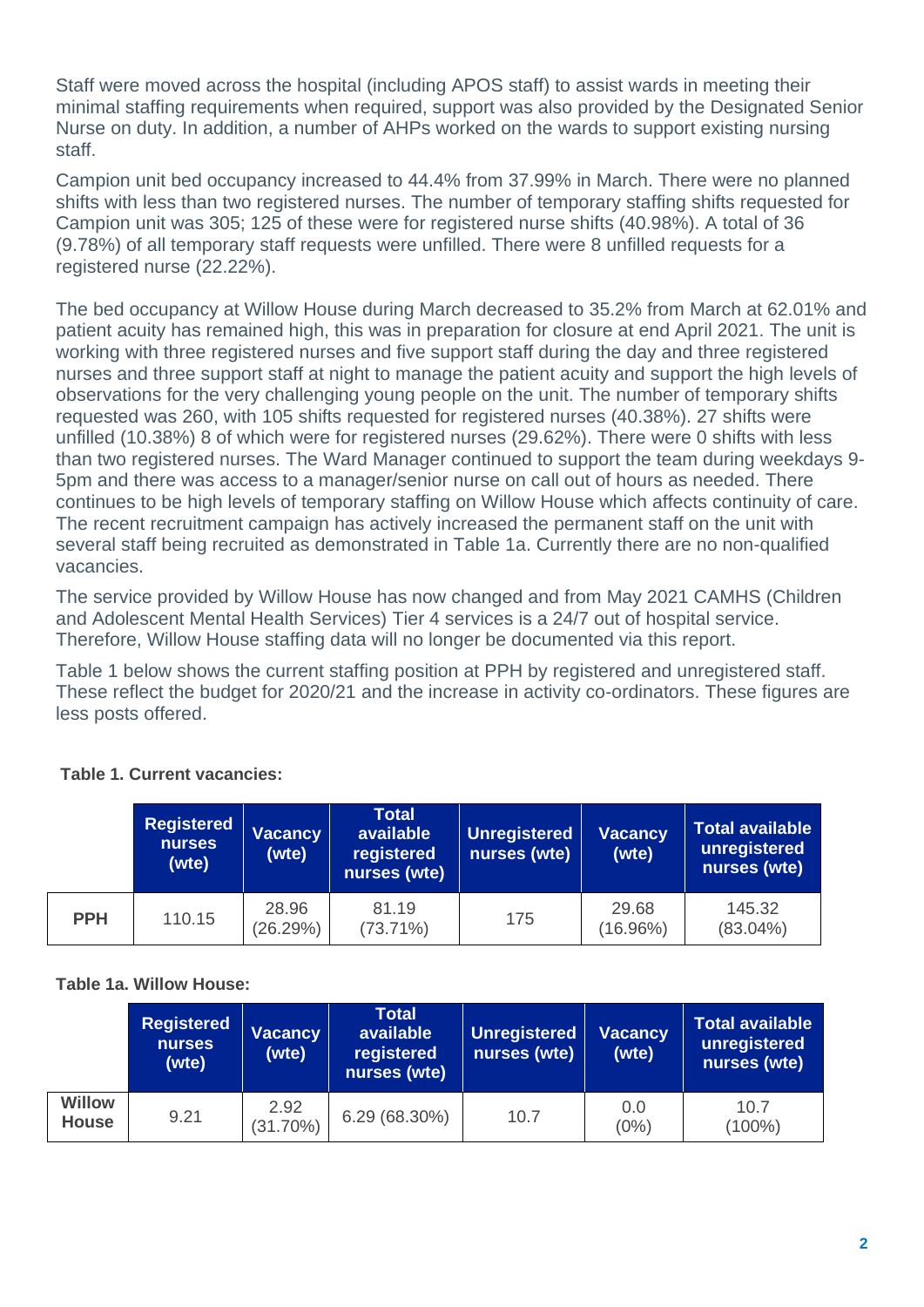## **Community Health wards (CHS)**

Lower bed occupancy in East has continued to assist with their patient dependency. Jubilee ward had 17 beds (reduced to 16 from 28th April due to removing one bed in the double room) and Henry Tudor ward has 20 beds due to meeting social distancing.

The average bed occupancy for the West CHS wards has increased for April to 85.39%; (Oakwood Unit 85.09%, Donnington ward 89.4%, Highclere ward 71.4%, Ascot ward 90.9%, Windsor ward 90.20%). West CHS wards requested 749 temporary shifts, 262 were for registered nurses (34.97%). A total of 124 (16.55%) shifts were unfilled; 21 were for registered nurses (16.93%).

Highclere ward had 3 shifts and Donnington ward 0 shifts with less than two registered nurses; they supported each other to ensure both the wards were covered and patient safety maintained. In addition, Nurse Associates were utilised when there was only RN available. Ascot ward, Windsor ward and Oakwood unit had 0 shifts with less than two registered nurses.

The average bed occupancy for the East wards increased to 50.95% from 37.53% last month: Jubilee ward 57.9%, Henry Tudor ward 44%. Henry Tudor ward has now decreased its bed capacity to 20 beds as patients were discharged, to allow for social distancing. From 6th April Jubilee ward decreased its capacity to 16 beds from 28th April to remove the second bed from the double room. East CHS wards requested 492 temporary shifts; 176 (35.77%) were for registered nurses. A total of 55 shifts (11.18%) were unfilled; 1 was for a registered nurse (1.82%). There was 1 shift with less than two registered nurses on Henry Tudor ward, there was AHPs present; Jubilee had no shifts with less than 2 RNs. Jubilee ward continues to use an extra unregistered nurse at night due to the potential fire risk when on the Upton hospital site.

Table 2: below shows the current staffing position on the community health wards by registered and unregistered staff. These reflect the budget for 2020/21.

|                                    | <b>Registered</b><br><b>nurses</b><br>(wte) | <b>Vacancy</b><br>(wte) | <b>Total</b><br>available<br>registered<br>nurses (wte) | <b>Unregistered</b><br>nurses (wte) | <b>Vacancy</b><br>(wte) | <b>Total available</b><br>unregistered<br>nurses (wte) |
|------------------------------------|---------------------------------------------|-------------------------|---------------------------------------------------------|-------------------------------------|-------------------------|--------------------------------------------------------|
| <b>West</b><br><b>CHS</b><br>wards | 62.85                                       | 2.8<br>(4.45%)          | 60.05<br>(95.55%)                                       | 78.88                               | 3<br>$(3.80\%)$         | 75.88<br>$(96.2\%)$                                    |
| <b>East</b><br><b>CHS</b><br>wards | 21.29                                       | (18.78%)                | 17.29<br>(81.22%)                                       | 33.01                               | $(3.03\%)$              | 32.01<br>(96.97%)                                      |
| <b>Total</b>                       | 84.14                                       | 6.8<br>$(8.08\%)$       | 77.34<br>(91.92%)                                       | 111.89                              | 4<br>(3.75%)            | 107.89<br>(96.43%)                                     |

## **Triangulation of Incident Data**

The triangulation of the patient safety incident data sets involves medication, patients found on the floor, pressure ulcers, absent and missing, seclusions, prone restraints, self–harm and assaults with staffing level. There was one incident of severe harm whereby a patient sustained an injury following an unwitnessed fall on Oakwood ward. This was not attributed to staffing levels.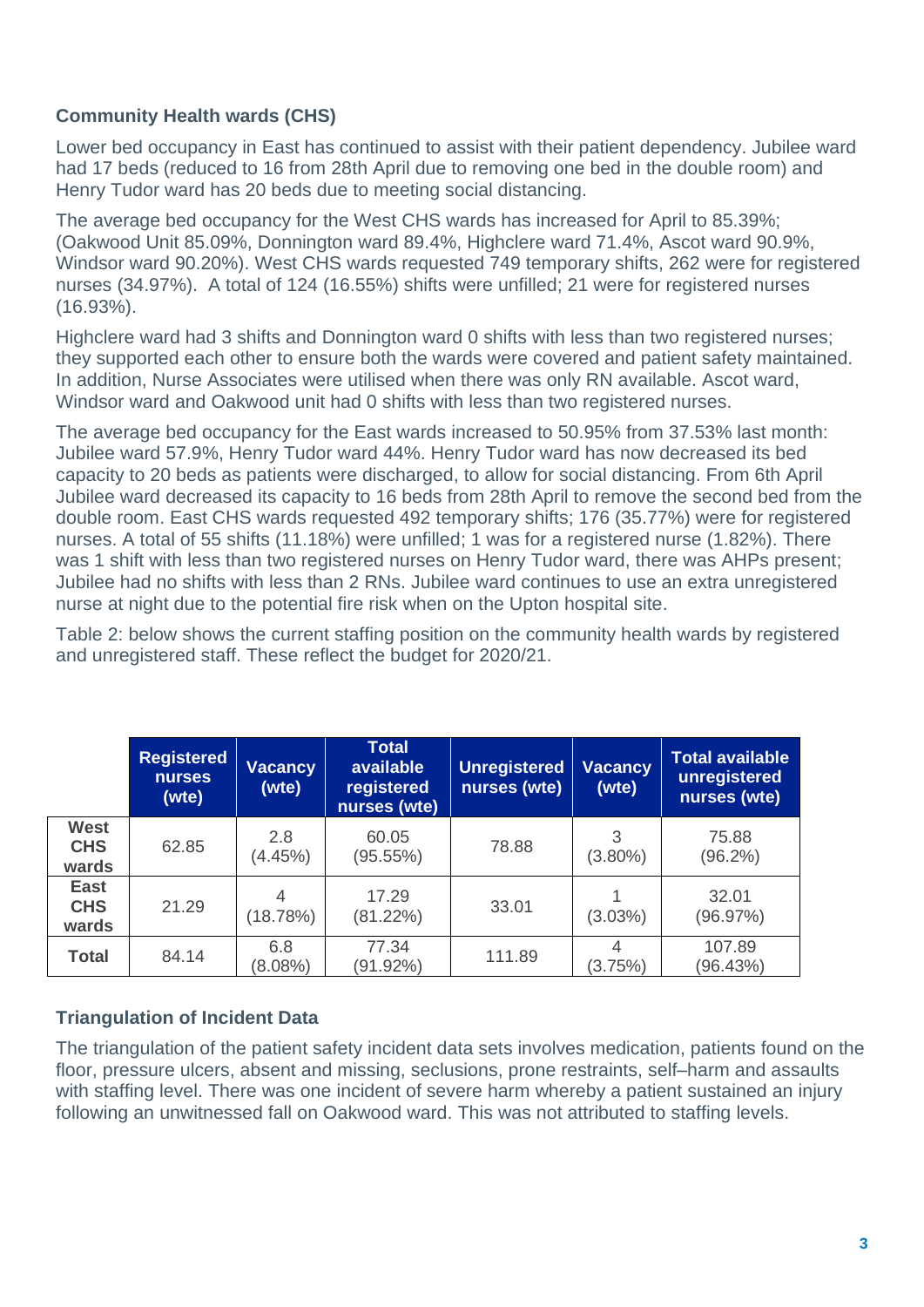## **Safe Staffing Declaration**

All of the wards at PPH have the highest numbers of registered nurse vacancies and as a result continue to use high levels of temporary staff to achieve the position of safe staffing numbers. Staffing levels have improved in April due to the reduction in COVID-19 cases which was affecting both patients and staff in March.

Whilst patient safety was maintained across all wards and no incidents were directly reported in relation to safe staffing there was one incident resulting in severe harm on Oakwood ward.

#### **Financial Implications**

• Continued usage of temporary staff including registered nursing to cover vacancies, absence, and levels of observations for patients

#### **Risk Implications**

• Number of current registered nurse vacancies across wards

## **Care Hours per Patient Day (CHPPD)**

The publication of Lord Carter's review, 'Operational productivity and performance in English acute hospitals: Unwarranted variations', in February 2016 highlighted the importance of the ensuring efficiency and quality across the whole NHS. One of the obstacles identified in eliminating unwarranted variation in clinical staff distribution within the NHS provider sector has been the absence of a single means of consistently recording, reporting and monitoring staff deployment.

In order to provide a consistent way of recording and reporting deployment of staff providing care on inpatient wards, the Care Hours per Patient Day (CHPPD) metric was developed and while it is recognised that the needs of patients using services are often quite different, the CHPPD measure provides a representation of the number of care hours available to patients and it is expected that this measure will enable wards of a similar size, speciality and patient group to be benchmarked in the future. Collection of this data has only just commenced nationally so there is currently limited benchmarking data available at present. CHPPD for all the inpatient areas within Berkshire Healthcare is captured within Table 3 alongside the fill rate and bed occupancy.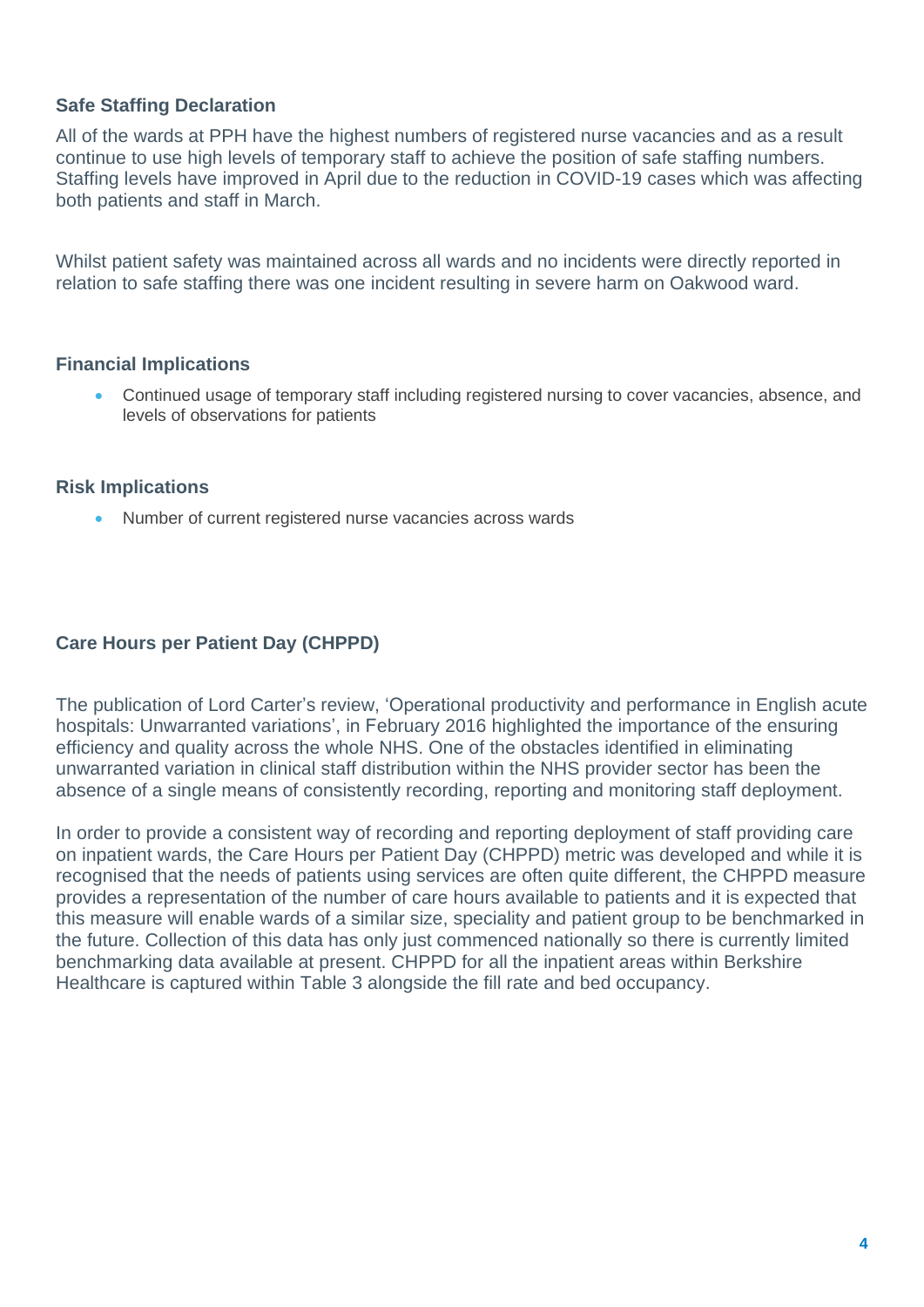**Table 3:** shows the CHPPD on Berkshire Healthcare wards for April and provides comparison with available data in model hospital when comparing with other Trusts with the same CQC rating.

|                     | Table 3: Reported CHPPD per ward<br>during November 2020 | Data taken from Model Hospital's latest available<br>report September 2020 |                        |  |  |  |  |  |  |  |
|---------------------|----------------------------------------------------------|----------------------------------------------------------------------------|------------------------|--|--|--|--|--|--|--|
| <b>Ward</b>         | <b>BHFT</b>                                              | <b>Peer median</b>                                                         | <b>National median</b> |  |  |  |  |  |  |  |
| <b>Bluebell</b>     | 7.3                                                      |                                                                            |                        |  |  |  |  |  |  |  |
| Daisy               | 8.0                                                      | 11.77                                                                      | 11.29                  |  |  |  |  |  |  |  |
| Rose                | 9.3                                                      |                                                                            |                        |  |  |  |  |  |  |  |
| Snowdrop            | 8.4                                                      |                                                                            |                        |  |  |  |  |  |  |  |
| Rowan               | 17.0                                                     | 11.32                                                                      | 13.09                  |  |  |  |  |  |  |  |
| Orchid              | 13.0                                                     | 11.32                                                                      | 13.09                  |  |  |  |  |  |  |  |
| Sorrel              | 17.3                                                     | 21.97                                                                      | 21.96                  |  |  |  |  |  |  |  |
| Campion             | 51.0                                                     | 27.78                                                                      | 29.64                  |  |  |  |  |  |  |  |
| <b>Willow House</b> | 46.5                                                     | 21.95                                                                      | 21.72                  |  |  |  |  |  |  |  |
| Donnington          | 6.4                                                      |                                                                            |                        |  |  |  |  |  |  |  |
| Highclere           | 7.6                                                      |                                                                            |                        |  |  |  |  |  |  |  |
| Oakwood             | 7.3                                                      |                                                                            |                        |  |  |  |  |  |  |  |
| Ascot               | 8.1                                                      | $\overline{7}$                                                             | $\overline{7}$         |  |  |  |  |  |  |  |
| Windsor             | 5.5                                                      |                                                                            |                        |  |  |  |  |  |  |  |
| <b>Henry Tudor</b>  | 9.1                                                      |                                                                            |                        |  |  |  |  |  |  |  |
| <b>Jubilee</b>      | 10.3                                                     |                                                                            |                        |  |  |  |  |  |  |  |

Comparison with the national and peer medians demonstrate a continued variance between BHFT wards and other comparable trusts, this variance is affected also by the level of additional observations required (Willow House). Due to the lower than expected bed occupancy, particularly on the Rowan ward and Campion, the CHPPD appears high.

## **Reporting**

NHS England requires Trusts to submit monthly staffing data which is displayed on NHS Choices and on the Trust website. The staffing information required to be displayed is the total monthly planned staff hours versus actual staff hours (percentage fill). This information is split by day shift/ night shift and by registered nurses/ unregistered care staff. NHS England has not released the parameters against which staffing levels should be RAG rated as this is a decision for local Trusts and their Board. This information is detailed in Table 4 of the report.

Guidance published in November 2014 by the Department of Health based on NICE guidelines for safe staffing (in acute hospitals) identified 'red flags' where safety has the potential to be compromised. One of these red flags was monitoring when wards had less than two registered nurses present on the ward during a shift.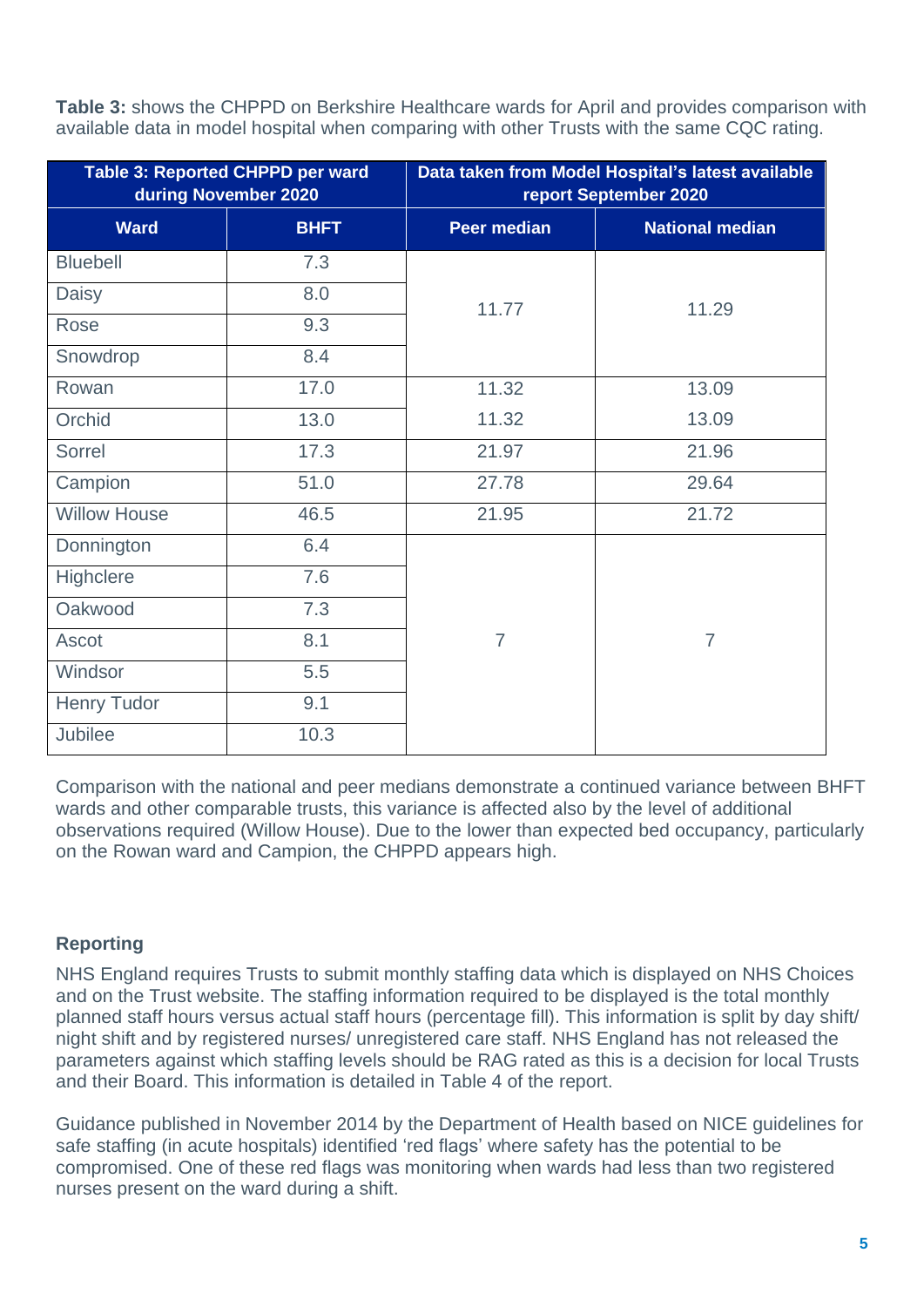All our Mental Health and Community Wards are staffed to provide two registered staff on every shift and the shifts with less than two registered staff on duty are detailed in table 4. For Campion Unit (Learning Disability unit) the agreed staffing levels are two registered nurses during the day and one registered nurse at night, therefore it is breaches in these levels that are captured in Table 4 for Inpatient wards.

**Table 4** below displays the total budgeted workforce, vacancy, sickness, and maternity leave. The total monthly planned staff hours versus actual staff hours (percentage fill) along with the care hours per patient day (CHPPD) are also reported. This information is split by day shift/night shift and by registered nurses/unregistered care staff. Sickness and maternity leave data not available in time for this report.

Overall RAG rating for the table as indicated in the following table.